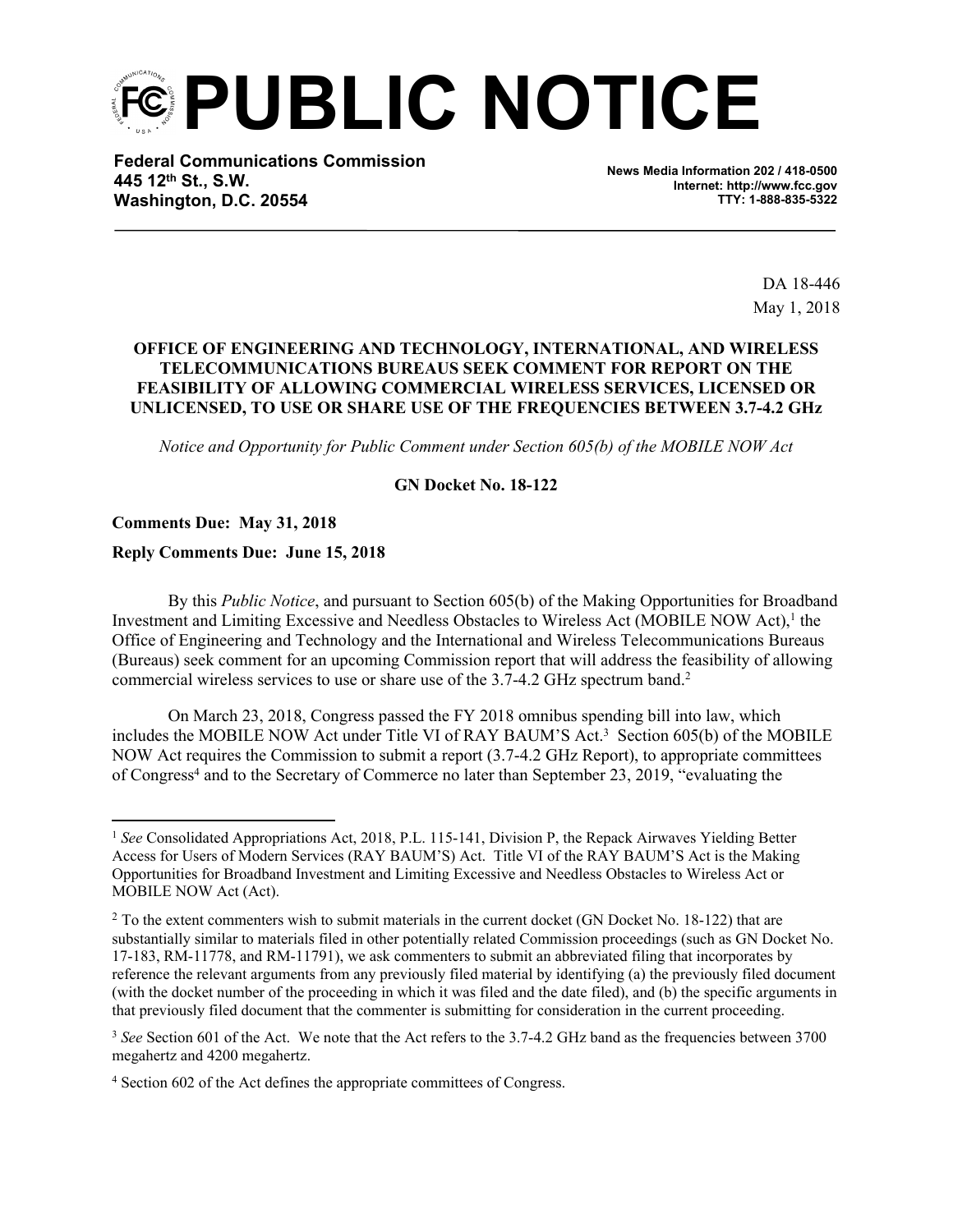feasibility of allowing commercial wireless services, licensed or unlicensed, to use or share use of the frequencies between 3700 megahertz and 4200 megahertz."<sup>5</sup>

We note that there is currently no federal allocation for the 3.7–4.2 GHz band. Nonetheless, we seek comment on the following questions:

- How should we assess the operations and possible impacts of sharing on Federal and non-Federal users already operating in this band?
- How might sharing be accomplished, with licensed and/or unlicensed operations, without causing harmful interference to Federal and non-Federal users already operating in this band, and in which parts of the band would such sharing be feasible?
- What other considerations should the Commission take into account in preparing the 3.7- 4.2 GHz Report?

The Act further provides that the report should include an assessment of the operations of Federal entities that operate Federal Government stations authorized to use the 3.7-4.2 GHz band.<sup>6</sup> We intend to consult with NTIA and the heads of each affected Federal agency regarding the Federal entities, stations, and operations in the band, and the required issues and assessments.

# **Procedural Matters**

Pursuant to sections 1.415 and 1.419 of the Commission's rules,<sup>7</sup> interested parties may file comments and reply comments on or before the dates indicated on the first page of this document. Comments may be filed using the Commission's Electronic Comment Filing System (ECFS).<sup>8</sup> When filing comments, please reference the docket number near the top of the first page of this public notice.

- *Electronic Filers*: Comments may be filed electronically using the Internet by accessing the ECFS: [https://www.fcc.gov/ecfs/filings.](https://www.fcc.gov/ecfs/filings)
- **Paper Filers:** Parties who choose to file by paper must file an original and one copy of each filing. If more than one docket or rulemaking number appears in the captions of this proceeding, filers must submit two additional copies for each additional docket or rulemaking number.
	- Filings in response to this Public Notice can be sent by hand or messenger delivery, by commercial overnight courier, or by first-class or overnight U.S. Postal Service mail. All filings must be addressed to the Commission's Secretary, Office of the Secretary, Federal Communications Commission.
	- All hand-delivered or messenger-delivered paper filings for the Commission's Secretary must be delivered to FCC Headquarters at 445 12<sup>th</sup> St., SW, Room TW-A325, Washington, DC 20554. The filing hours are 8:00 a.m. to 7:00 p.m. Eastern Time. All hand deliveries must be held together with rubber bands or fasteners. Any envelopes and boxes must be disposed of before entering the building.
	- *Commercial* overnight mail (other than U.S. Postal Service Express Mail and Priority Mail) must be sent to 9050 Junction Drive, Annapolis Junction, MD 20701.

<sup>5</sup> *See* Section 605(b) of the Act.

<sup>6</sup> *See* Section 605(c) of the Act.

<sup>7</sup> *See* 47 CFR §§ 1.415, 1.419.

<sup>8</sup> *See Electronic Filing of Documents in Rulemaking Proceedings*, 63 FR 24121 (1998).